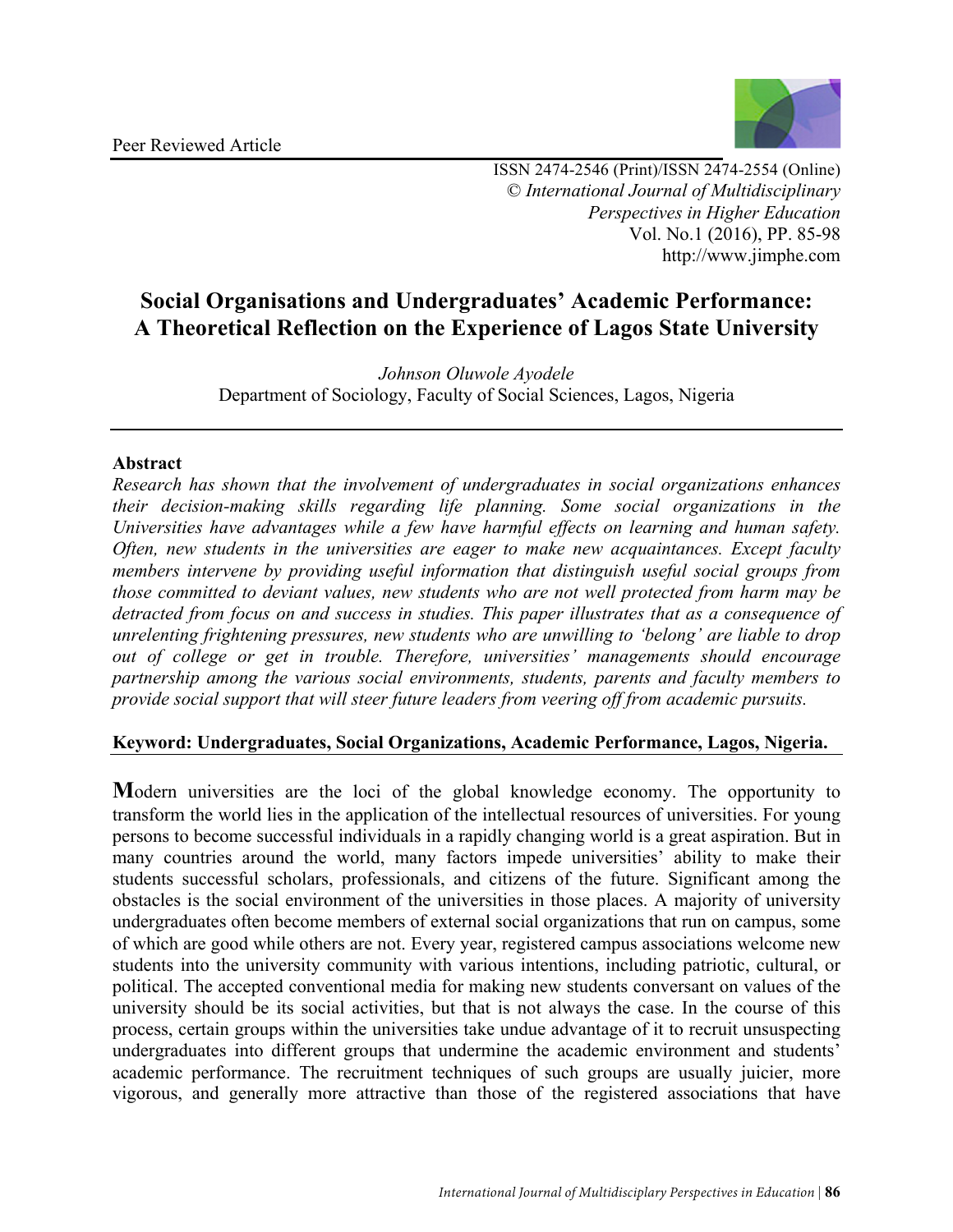academic missions. Whatever the medium of involvement in campus-based social organizations, the fact of their membership has implications for new students' present academic attainment, development chances and future integration into the mainstream of university life. This article examines the nexus between the social environments and academic performance, focusing on how universities can intervene against the challenges. After a brief literature review, it identifies various issues about social environments, discusses several major problems, and finally offers solutions and recommendations.

## **Literature Review**

In Nigeria, as it probably is elsewhere, many student groups characterise universities at different layers of their social environments. Literary societies, fraternities, and social and dining clubs were just a few of the early organizations that could be found on the college campuses (Kuk, Thomas, & Banning, 2008). While some social groups of students are structured to conform, some others are allergic to campus injustice.

As a result of pervasive tribal sentiments in students' relations and the increasing population of 'wealthy' students to a relatively few 'poorer' students, the 'Magnificent Seven' founded the National Association of Seadogs, a university-based group in 1952 at the University College, Ibadan (Wellington, 2007). This was to combat these societal ills (Owoseni, 2006). It is the only confraternity that has bestridden the Nigerian campuses for almost 20 years like a colossus (Agozino & Idem, 2001).

With time, some members who struggled to live up to the task of being the best in their education pursuit left to form rival confraternities like the Buccaneers Confraternity and the Eye Confraternity thus leading to societal violence including the famous *Operation Wetie* in 1965 (Omoyele, nd). As a result, in the latter part of the 20th century, researchers began to explore the value of student organizations (Nadler, 1997). Although the question of cultism as a potential threat to life and property on and off the university campuses in Nigeria has been studied, its impact on the universities' social environments has not been a specific subject of discourse. In this regard, this paper attempts to use existing scholarship to address the lacuna in the subsequent sections.

More broadly, as Zais (2011) notes, the school environment as the extent to which school settings promote student safety and student health, which may include topics such as the physical plant, the academic environment, available physical and mental health supports and services, and the fairness and adequacy of disciplinary procedures, as supported by relevant research and an assessment of validity. Every individual is born into a social environment and it is only through interaction with that environment that he is able to develop a consciousness of self and affective characteristics (Eyo, 2003). Therefore, the universities' admission of adolescents is the beginning of the final educational transition which started from their individual homes to the primary, through the secondary to the tertiary social environments. Except there is a rhythm between the activities that took place in the earlier two transitional phases (the primary and secondary), the new undergraduates may lose focus.

For the purpose of this paper, the social environments of a typical university are characterized by three main traditional domains: peer interactions, classroom environment, and physical environment. Additionally, because of the critical role which technological globalization plays in the process of learning, this paper identifies the social media environment as the fourth domain.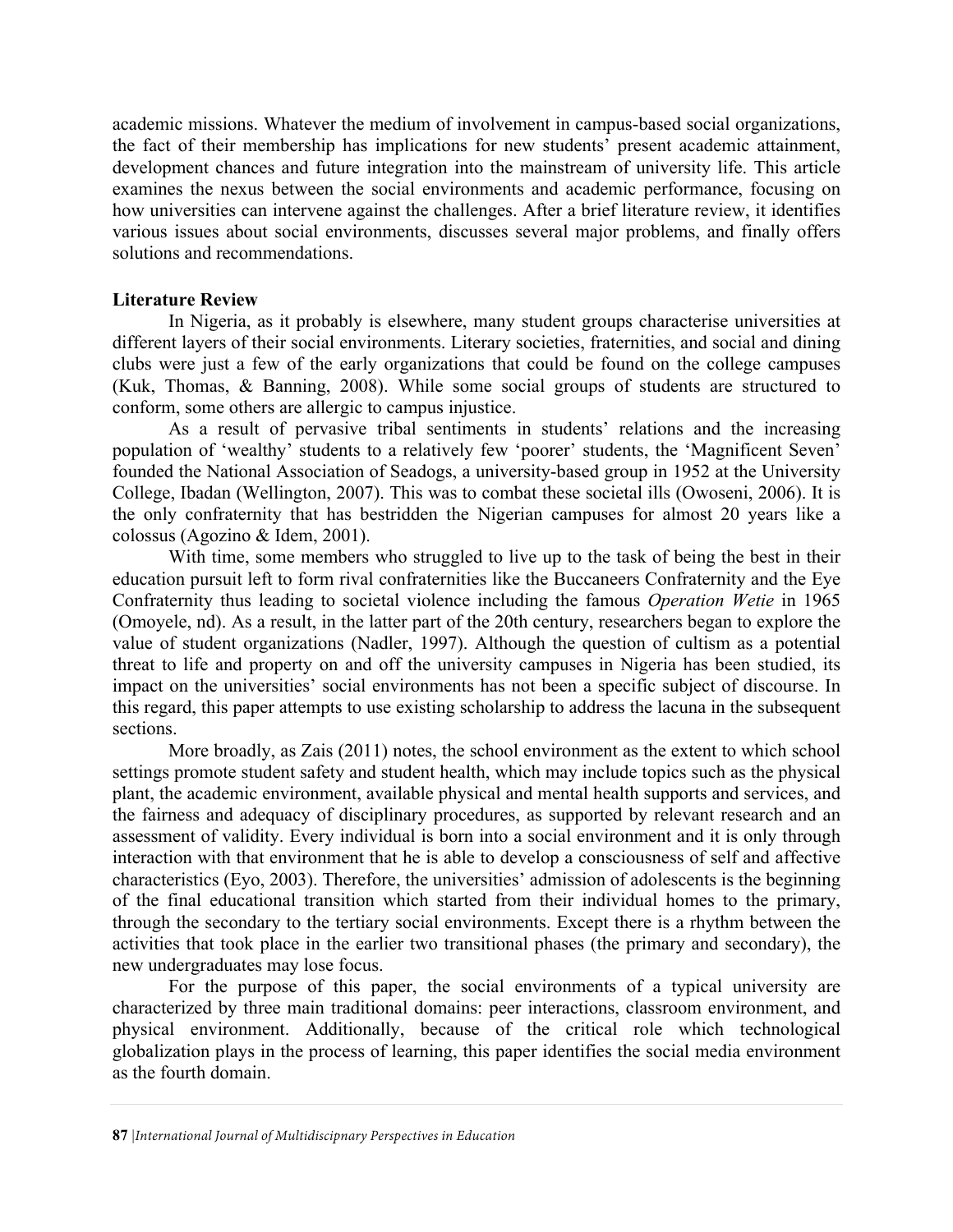#### **Social environment in universities**

Social environment of a university is shaped by peer interactions, classroom interactions, physical interactions, and social media interactions. While Castrogiovanni (2002) defines a peer group as a small group of similar age, fairly close friends who share the same activities. From this background emerges peer pressure which Ryan (2000) conceives as when people of one's own age encourage or urge the person to do something or to keep from doing something else, no matter if the person personally wants to do it or not. Thus, peer pressure refers to the influence exerted by a peer group in encouraging a person to change his/her attitudes and values in order to conform to group norms (Kirk, 2000). The peer environment of undergraduates offers intense roles which students might be required to play in the course of their daily routine interactions in the same campus residence halls, playgrounds, in class, at social events, while walking through residence hallways. All these provide a frequency of contact among undergraduates that make mutual influence difficult to ignore. The interactions that go on as participants in these different places cause the social environments to be in constant flux and always in the process of continual change.

The new students on the universities' campuses are far away from their parents and older relatives, peers to whom they were accustomed in their neighbourhood schools, playing fields or communities of support. In the university, it is hard for them to develop a network of friendship that will promote their emotional comfort without necessarily worsening their academic chances. As Schrager (1986) reported, a study conducted by Butler compared three high achieving fraternities and three low achieving fraternities and found that the academic achievement of freshmen members tended to be influenced by the attitudes of older members of the organization. In other words, a pledge's concern for academic achievement was modelled after the behaviour of the active members (Schrager, 1986). In this regard, there is a striking semblance between fraternities and their impacts on the academic performance of newer members as induced by the older ones among cult group members at the Lagos State University. The peer-to-peer social environments have their implicit and explicit implications for undergraduate students. Granted that the wind of globalisation is blowing across the world, beliefs and mindsets are in flux. Some of that has ingrained positive values but it has also brought about new challenges.

Out of youthful whims, some undergraduates dress much in the way that is characteristic of street boys. They enjoy this because it is the vogue. Granted that adolescence is a stage in human life when adventure seems unstoppable, young undergraduates enjoy seeking fun. However, some errors whose consequences may last throughout life could be made in the students' quest to gate-crash into adult world or lay claim to high social statuses. For instance, due to peer influence, some adolescent male and female undergraduates, who were on a birthday splash, got drowned at Tarkwa Bay Beach is an artificial sheltered beach located near the Lagos harbour. The students did not tell their parents where they were headed. Their boat capsized, and dead bodies were found a week later.

In the course of negotiating peer group relations, some students deliberately or inadvertently get initiated into cultic groups. Moreover, it is a common sight on Nigerian universities' campuses to find undergraduates misbehaving and using languages unbecoming of educated society. Words and slangs that denigrate the value of the universities' social environments are freely used by some undergraduates. In general, it is true that most teens conform to peer pressure on trends in music, clothing, and hairstyles. Participating in peer group activities is a primary stage of development and adolescents' identities are often closely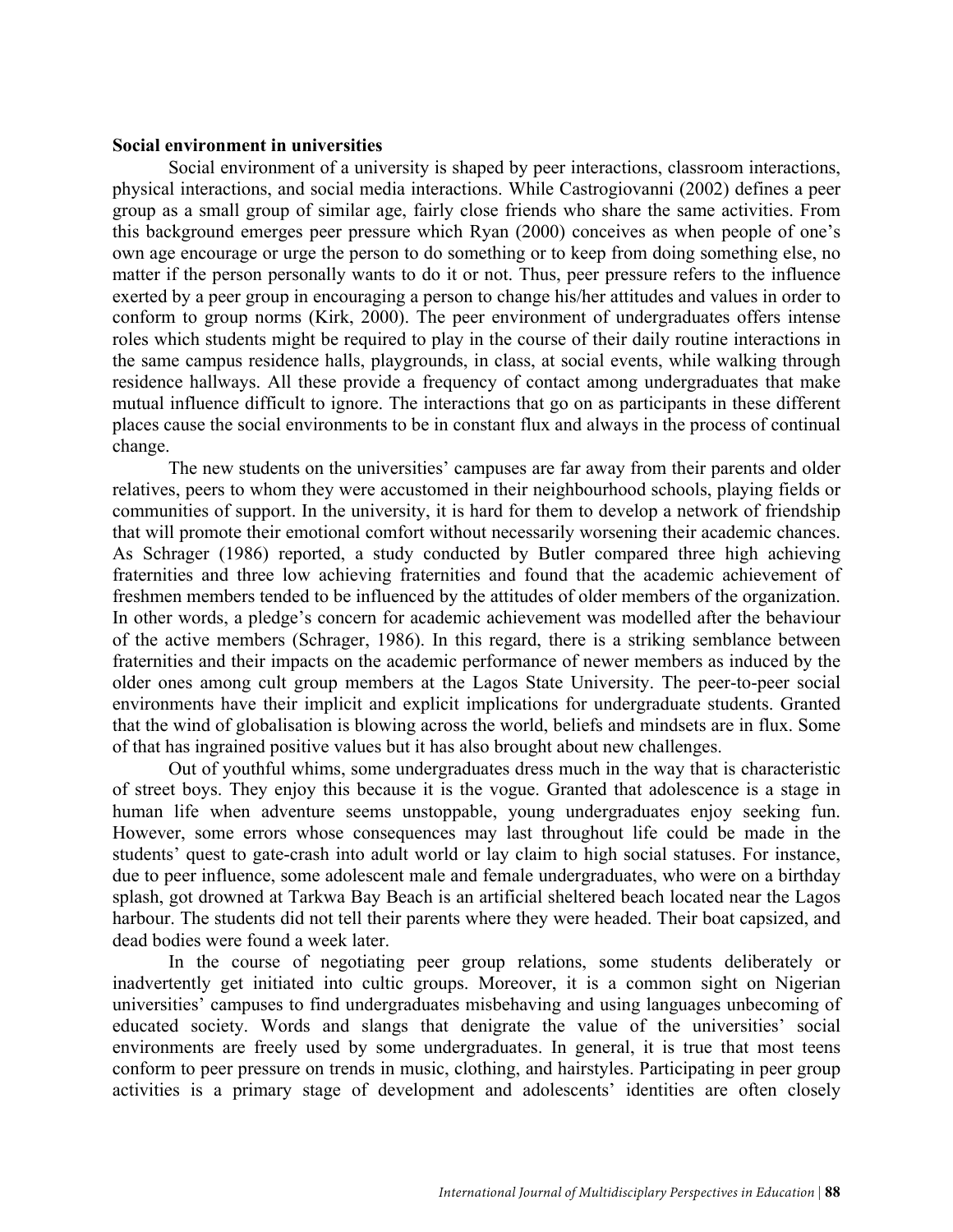associated with that of their peers (Santor et al., 2000). It is against this background that the question of cult recruitment and its ruinous consequences become topical in relation to the social organisation on the universities' campuses. Cult groups exist in different factions. Being peculiar groups whose activities are nocturnal and essentially clandestine, they do not lend themselves to empirical understanding. Therefore, the mutual fear of insecurity from the prowl of opposing cult groups endangers the entire universities' social organisations. This makes the academic performance of undergraduates suffer some setbacks. Here the tragedy that befell a popular undergraduate celebrity helps to underscore the danger inherent in campus cultism. A 400 level student and budding hip hop artist was killed due to his association with campus fraternity in Lagos State University. He was alleged to be a member of a confraternity on the campus. Damoche was shot dead in March 2013 by suspected campus fraternity gangs outside the school premises. In the aftermath of the killing, the Police arrested not fewer than 70 persons in connection with his death (Vanguard, 2013). My supervisee, another student was with Damoche at the campus sports centre some few minutes before he was shot. Through the deceased student's phone contacts that day, the other student was arrested and detained for 29 days. On his release, the police wanted me as his adviser to stand for him as a guarantee that he would be of good conduct. Rather than doing so, I sent for his father. I informed his fathers of the steps I had taken to ensure he did not run into new problems. Earlier, he had denied ever belonging to the group, but on arrest, he confessed to being a member of one of the campus cult groups.

To the extent that affiliation is experience driven (Ryan, 2000), new university students will instinctively crave to belong to some social organisations in their latest social environments. Since peers have a more powerful influence on adolescents as compared to families (Boujlaleb, 2006), and adolescents derive their self-esteem from the group they belong to and they cannot imagine themselves outside the gathering (Haynie, 2002), faculty members and parents should partner to evolve strategic agenda on how these impressionable persons do not fall into the wrong social groups. There is no doubt that peer groups provide a forum where teens construct and reconstruct their identities (Black, 2002). There is no other stage of development that one's sense of identity can be so unstable (Castrogiovanni, 2002). Peer groups have their fine points. Castrogiovanni (2002) reminds faculty members and parents that peer groups provide the following positive experiences for adolescents: (1) the opportunity to learn how to interact with others; (2) support in defining identity, interests, abilities, and personality; (3) autonomy without control of adults and parents; (4) opportunities for witnessing the strategies others use to cope with similar problems, and for observing how effective they are; (5) involved emotional support and; (6) building and maintaining friendships.

It is probably on this premise that Burns and Darling (2002) recognize peer influence as the more subtle form of peer pressure which involves changing one's behaviour to meet the perceived expectations of others. If parents and faculty members recognise that undergraduates' participation in peer group activities is a primary stage of development and adolescents' identities are often closely associated with that of their peers (Santor *et al.*, 2000), they will collaborate to salvage the young citizens from the destructive consequences of going off the academic tracks. With a good partnership, parents can advise their undergraduate-student children to see in their lecturers positive role models than the negative role modelling that often characterise peer group mentoring

## **Classroom social environment and interactions**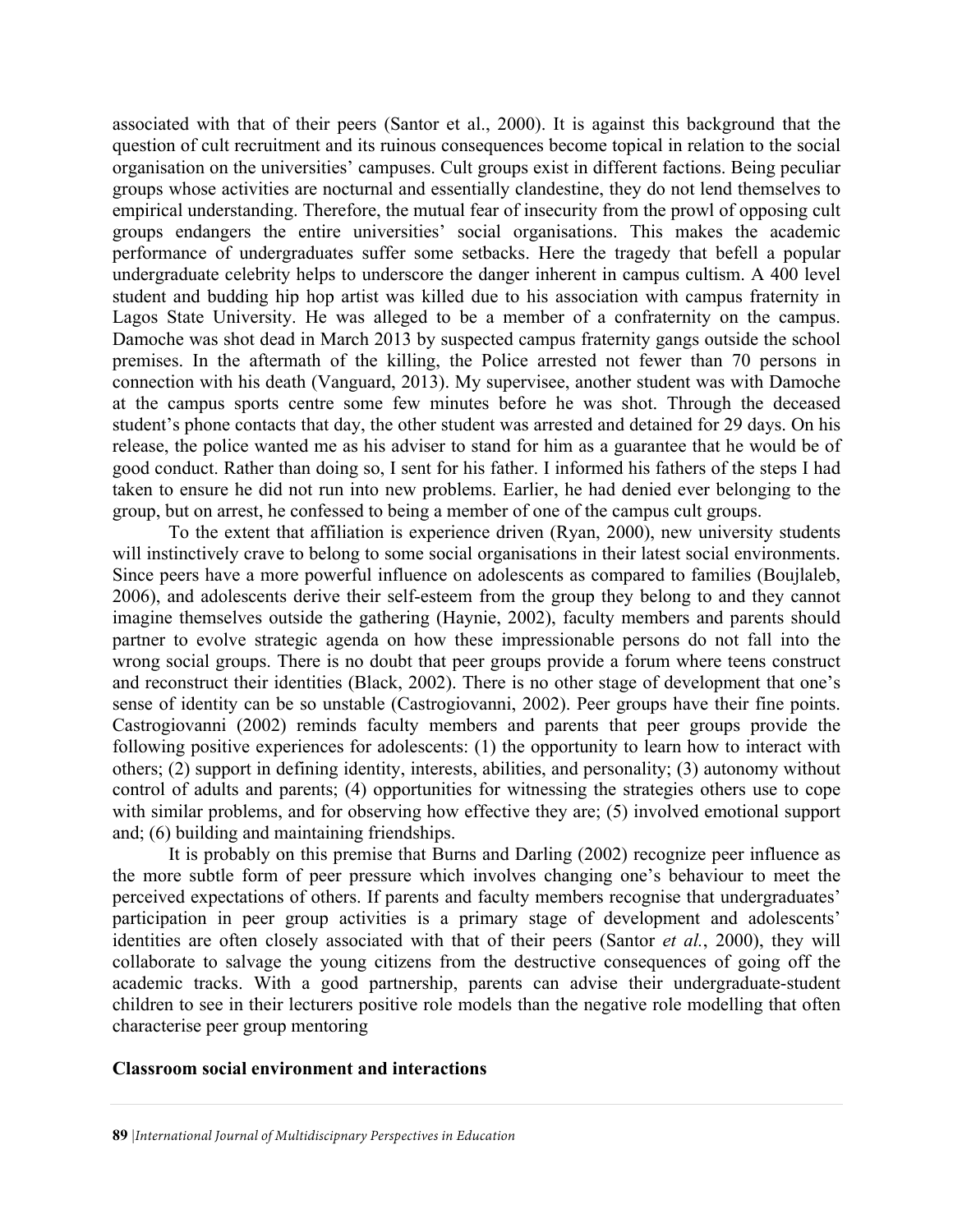The classroom environment is often characterized by student-faculty relationships. The peer-to-peer relation puts the new undergraduates against a massive unfamiliar and heterogeneous population where social contact is infrequent, unlike the relations that characterize the peer-to-peer environment. Here, the new students do a minimum of compulsory departmental and faculty courses together. In the course of attending classes together, students begin to form intra-class secondary dyadic and triadic groups. At the level of common department and faculty, interaction among peers and between faculty and students, particularly during the all-important orientation meetings give rise to critical understanding of new ideas, thoughts, and beliefs on issues that are education-based. In public universities with inadequate infrastructural provisions, mundane issues like inadequate sitting spaces could become a basis of tension. A friend who arrives earlier in class could use his or her school bag to indicate the presence of another undergraduate who had arrived but went to the restroom. In some private universities and even public universities in developed environments, this reason does not exist as a contact for two hitherto unfriendly young persons.

All new students consider information critical for them to know who does what at the department, faculty or the management level. There is no doubt that structured learning occurs within the social classes where students exchange ideas in the presence of a faculty members who guide students on how to acquire the latest intelligence. Therefore, interactions with both faculty members and other students allow for exchange of ideas which play a key role in the shaping of individual thought. Experience has shown that most students acquire their public speaking skills and confidence from the presentations which I encourage students to undertake. For this reason, the stimuli provided by the classroom experiences are probably among the most significant sources of influence during the undergraduate years" (Astin, 1968:50). Since peer group could exert either positive or negative influences on the academic performance on members (Tope, 2011), faculty members have a duty to provide directions that lead to new students being in the company of the peer group that will influence them positively. It is in fulfillment of this onerous task that mentoring and consistent guidance forms a part of the effort which faculty members deliberately make to identify, evaluate, track and encourage the progress of students in school (Mbathia, 2005).

The faculty members can facilitate painless and rapid transition of new students if they encourage class participation of students. If the faculty members recognize students by names and call on them to get involved in group work, informal interests that may develop from that background could facilitate a more rapid and successful transition. As a result of the poverty in most of the developing countries, some classrooms share population characteristics with notable overcrowded markets. The pressure which sizes and overpopulation exert on the teaching and learning atmosphere is not only intimidating to the available facilities; they scare the teacher as well as the new students who probably had seen such a large gathering of students only on their high schools' assembly grounds. Usually, the university classrooms serve as launch pads for new relationships that will include the individual student as an integral part of the university community. Thus, the peer and classroom environments as well as the physical aspects of the institution for example, the type, size, and location will determine the success of the transition of incoming students into the universities.

#### **Residential social environment**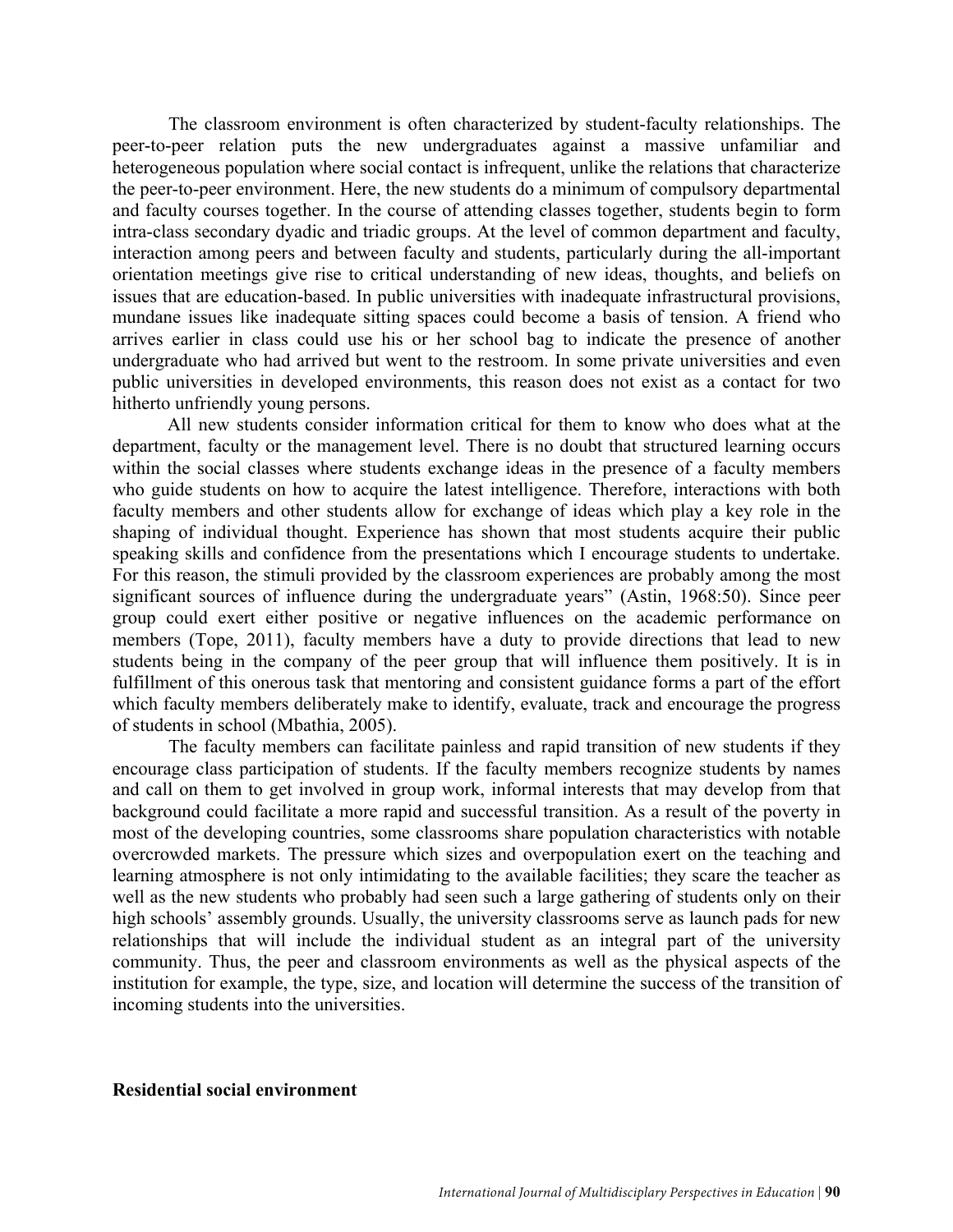The type of an institution, its size, and location combine to play a significant role in shaping the campus physical environments. The critical components of this phase are the administration, proximity of residences to campus, and the overall ambience of the university. Astin (1968:84) defines the physical environment as "the classrooms, laboratories, libraries, and other facilities directly connected with student life or with the academic program of the institution." In developing communities of the world, the towns in which universities are sited, the climate of the environments, the topographies and the buildings which serve as residences to the students all come together to form the physical environments of the universities. At inception, the location of the Lagos State University was ideal for scholarship. But as development intensified, the location becomes very unfavorable for a university. The chaos of the environments that surround the university has created a hostile environment around campus. Bad behavior of the outside environment affects the academic environment in the university.

Halls of residence are an important concern within the physical environment of any university for various reasons. It is within them that students spend a bulk of their reading, relaxing and sleeping hours. Except when the structures are conducive to these diverse activities, the facilities might become a source of distractions to the students. Also, the distance between residences and campus buildings often has implications for students' safety. The usual university tradition is to make accommodation available for administration and faculty offices, classrooms and learning spaces, and resident spaces within the university community. This is necessary to encourage a living-learning-leading theme through connections between faculty and students. In the course of unwinding from the seeming frustrating challenges of a new environment, the new undergraduates often give in to the bait of invitations to social events inside and outside of the university that let unwanted forces take advantage of students.

#### **Social environment through social media**

In light of the proportion of time investment of the undergraduate students on online interaction and the emerging consequences of this on scholarship, it has become critical to include the social media environment in the list of social environments of the universities. In this direction, Greenhow, Robelia, and Hughes (2009) say social networking sites (SNSs) have the potential to facilitate interaction, communication, and collaboration, and as a result have been prominently featured in discussions centering on the use of technology to support and amplify educational endeavors. Even though researchers have identified an accelerating use of social software in formal learning contexts (Schroeder, Minocha, & Schneider, 2010), many students can be addicted to online interaction to the detriment of their educational pursuit. Granted that the social media have kept most students away from loneliness, they have also become a source of distraction to students who have become nocturnal human beings who interact with their colleagues throughout the night. The time some students spend online has demonstrably encroached on their classroom presence and concentration. Beyond this, the social media have curtailed behavioral recklessness among many undergraduate students. On the other end, the fear that they are being monitored and their photographs may be captured and posted to the Facebook appears to make students subject them to personal behavior censorship on the universities' campuses.

On the whole, these three traditional and one modern social media characteristics which influence students within the universities' settings show that the universities' environment is shaped by several factors. These are not limited to only those posed by the elements identified above. However, the most important of the influencing factors are the students themselves. Each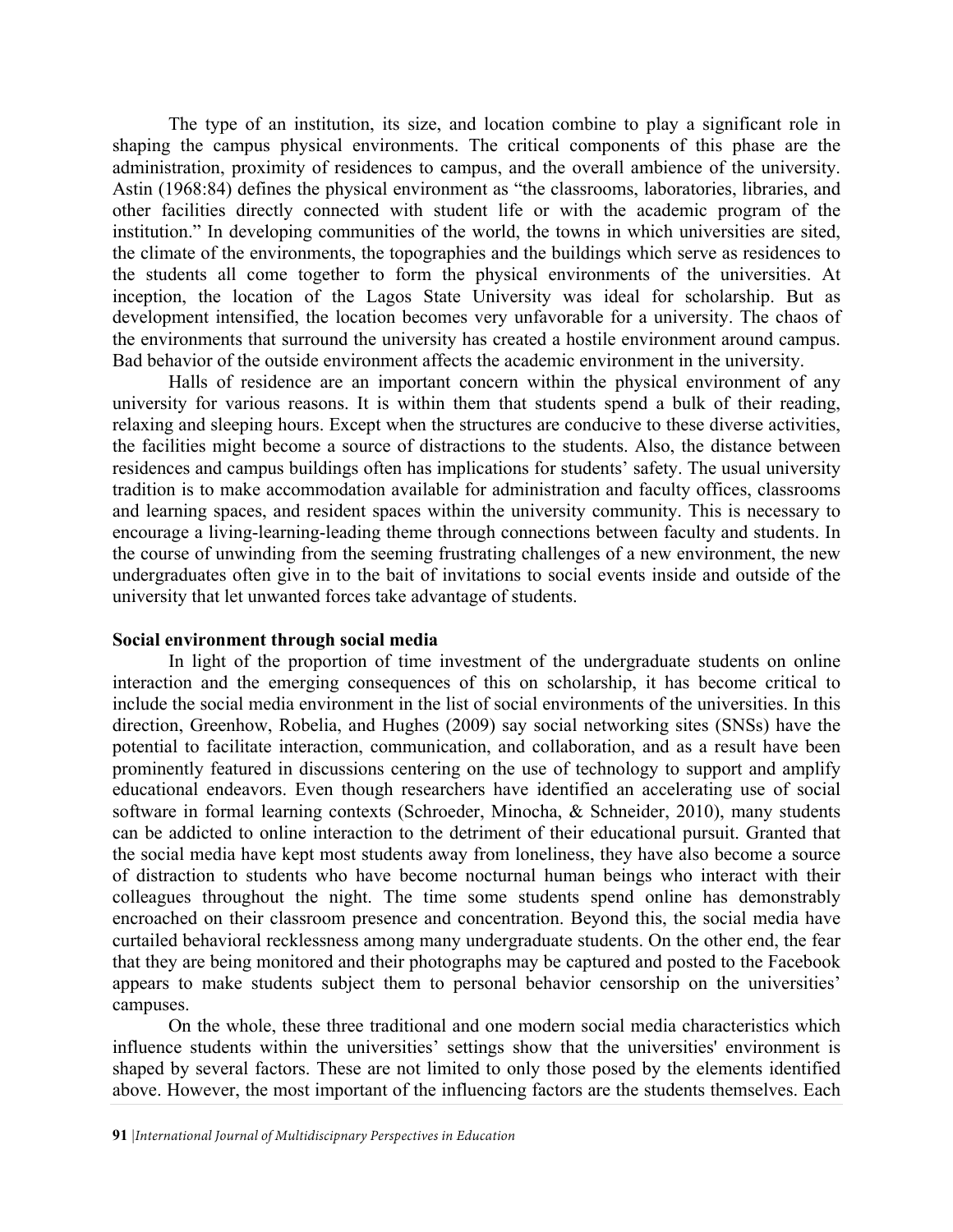individual comes to the university with fairly established values. To find the university's experiences rewarding, rationality will rapidly replace superstition and ignorance. Therefore, there is a need for the new students to unlearn most of their cultural predilections.

#### **Solutions and Recommendations**

If education policy makers want the universities to play a critical role in emancipating humanity by giving critical teaching to the next generation, then they should fill the social environments of the undergraduate learners with stimulating provisions that facilitate creativity and critical thinking. The answer to the question do faculty members have an open-door policy with regards to students, or do students make appointments a week in advance according to Davis and Murrell (1993:37–38) provides an enduring solution to the problem of normative interaction between undergraduates and their teachers in the universities' social environments. At the Lagos State University, each faculty member was enjoined by the university management to paste a convenient consultation time for undergraduate students to see their lecturers on their doors. The gainful resolution of most of the undergraduates' crises reside with the faculty members. Most students consider the time as fulfillment of all official righteousness. Individual undergraduate students know the best time their lecturers have time to give attentive ears to their inquiries. Instances abound in which some students have brought their parents to demand what they ordinarily could not have accessed using the best human relations tactics.

Adolescents have always been exposed to peer influence, but the kinds of peer influence that they encounter have changed tremendously in the past years (Howard, 2004). Since lecturers are conscious of the fact that peers can influence everything from what an adolescent chooses to wear to whether or not an adolescent engages in drug related or other delinquent behaviour, as locus parentis, it is part of the duties of faculty members to counsel the at-risk population. Undergraduates should see this effort as a safety intervention and not an attempt to muzzle them. Universities' public spaces belong to all stakeholders in the Universities' project who are brought together by fate to struggle for one interest or the other on that single platform. The onus is therefore on every stakeholder to ensure that the social environment does not constitute an insurmountable challenge for undergraduates to actualise their academic aspirations. However, peer interaction may generate differing effects for males and females. Empirically, Ullah and Wilson (2007) found that the academic achievement of male students decreased with greater amounts of peer interaction. For female students, the results were the exact opposite. As relationships with peers improved, the academic achievement of female students also became better. Considering these outcomes, the type of social organization in which the undergraduate is involved could influence these results.

Level advisers should step up aggressive educational campaigns that sensitize the unsuspecting new students so that they will be navigated away from the cultic potholes that litter the universities' topography. For the level advisers to execute this assignment of guiding these vulnerable young new universities' students from inadvertently joining cult groups, the university management should empower faculty members so that their individual safety is not compromised as they embark on providing safety valves for the new members of the universities' communities. More importantly, parents should partner with the universities' management to ensure that they maintain consistent canceling interactions with their children to keep them away from cultism. Similarly, government should empower the police to stop and check buses which convey students from one location to the other intra-state or inter-state and ask these commuters one-by-one if they are truly on learning expeditions. Young students are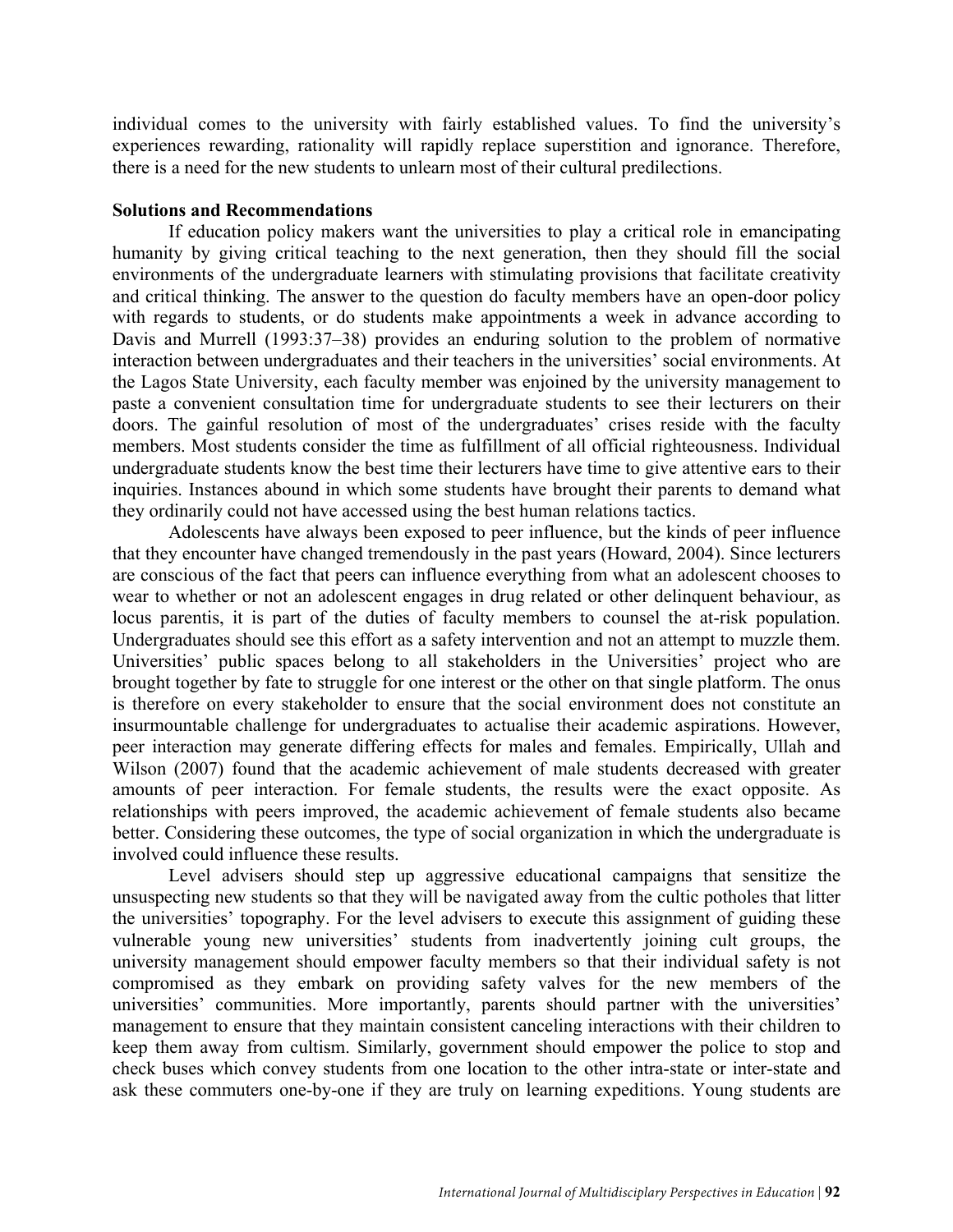often coerced into cult initiation inside thick forests at night with lots of follow-up intimidation threats. With this kind of routine stop and check strategy, some innocent prospective cultists could be liberated.

The universities as citadels of learning and character should promote good behaviour so as not to ignite unrest on the campuses. As such, faculty members need to show considerable understanding of the pressures of pull and push under which the students try to live their everyday lives and painlessly persuade them to drop some habits that may have untoward effects on their future lives professionally. If students dress badly, the reason for that kind of choice should be clear to the faculty members. Burns & Darling (2002) argue that the subtler form of peer pressure is as peer influence, and it involves changing one's behaviour to meet the perceived expectations of others.

Undergraduate students are mostly adolescents who are developing new ways to see life and society. Some of them take some time to become thoughtful, reflective and self-directing but also accept the authority of others, concerned for and respectful of others, avoid courses of action that are harmful to themselves or others, and maintain higher standards of ethical conduct (Osterman 2000; Schaps, Battistich, & Solomon, 2004). There are so many social organizations on the campus from which undergraduates can freely make their choices. Becoming a member of a club is one of the exciting means by which undergraduates can meet new friends, develop their interests, increase work experience, and enhance their leadership and teamwork skills. The social organisations have their positive and negative input into the balance or imbalance of the social environment which make undergraduates able or unable to competently engage with learning. To meet the multiple needs of undergraduates, numerous social organizations exist on campus. While many obviously enrich the social, cultural and educational experiences of undergraduates, a few endanger the larger University community.

In the past some students avoided being victims of cult initiation by joining religious associations. Today, even inside those associations, cult members are strategically planted to recruit new students. The duty of the faculty members here is to deprogram the students by harmlessly replacing their outlandish and therefore unwanted role-models by their winning peers on the campus whose values are more suitably related to structured career development. Before the teachers can achieve this reversal, they must establish rapport with the students. Achieving this feat can be difficult but it is doable. For example, the teacher model good dress and manners by personal example. Teachers can dress professionally enough to command respect through that authority while they may want to avoid the impression of being pompous and unfriendly with students. To achieve these lofty ideals, teachers should balance fun with professionalism (Grubaugh & Houston, 1990).

Students' peer group gives powerful feedback by their words and actions, which may stimulate or frustrate certain behaviours and attitudes. Usually, worries arise when adolescents attempt to envisage how their peers will respond, and this apprehension plays a dominant role in peer influence. To counter this, universities can partner with parents and address the question of problematic activities of their children that may interfere with their behaviour. Whether parents and teachers like it or not, as it has already been suggested, students define themselves by the groups with which they affiliate. Values that are important to most adolescents include: school learning and achievement; social activities; and whether or not to engage in delinquent activities (Landau, 2002). Therefore, parents and teachers must provide the social support needed to withstand pressure from their peer group. Moreover, parental involvement is the degree to which a parent is committed to his or her role as a parent and to the fostering of optimal child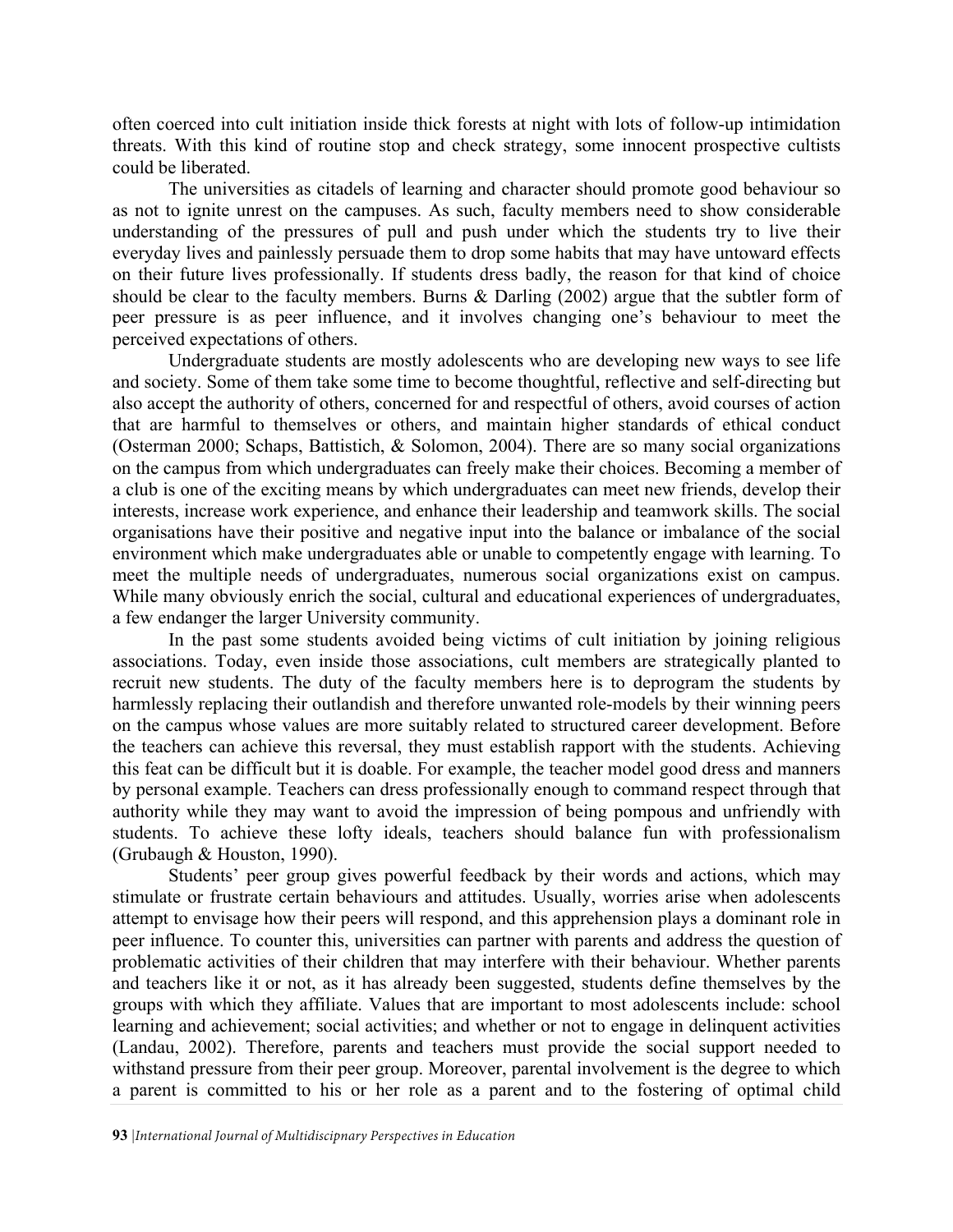development (Nyarko, 2011). If parental involvement typically concerns the amount of effort put into child-oriented education versus other activities (Nyarko, & Vorgelegt, 2007), most rational parents will yield to invitation by faculty members to play the critical role of making their children learn effectively in the university. Parental involvement exerts significant influence on a child's academic growth and development (Sheldon & Epstein, 2005). If research has established that children whose parents are more involved in their education have higher levels of academic performance than those whose parents are involved to a lesser degree (Donkor, 2010; Georgiou, 2007), parents have no plausible excuse for non-involvement. It is against this backdrop that this paper urges university authority to engage parents based on the finding that supportive and encouraging parental involvement is typically associated with higher achievement levels (Simpkins, Weiss, McCartney, Kreider, & Dearing, 2006), to provide the necessary home backup for their children's stability on the campuses.

The classrooms are the teachers' instructional theatres. There they could engage their professional training to teach some good behavior and habits to the undergraduate students. The use of language can begin in the classrooms in the course of group assignment defence and beyond to the students' level advisers who should use the informality of their interactions in their offices to reinforce the deprogrammed habits. As an extension of getting to know the students more, the level advisers could invite students' parents to discuss some of their behaviors which the universities' counseling initiatives could not reverse. The faculty members could partner with parents of such undergraduates to get them back to track without any emotional side effects. Moreover, the induction of students should not be once and for all exercise. Since their cultic colleagues are always on the prowl for innocent students to be thumb screwed or forced into cultism, faculty members should make orientation part of daily guidance to new students.

The surrounding geographical area and the town in which the university is situated are as important as the residential environments. The least number of years that a new undergraduate into a university would spend in his hostel surrounding is four years. If students experience unsteady climatic or any drastic change for that matter, such intervention may make the experience of university life very traumatic. Therefore, a town or city that accommodates a university and at the same time provides facilities such as museums, shopping, sports, and concerts is more likely to be a preferred environment for many students. However, these facilities may also constitute many distractions that might affect the attainment of the student's academic aspiration if desirable balance is not struck at the point of construction. Studies have shown that academic performance can be influenced by a student's living environment (Schrager, 1986). Similarly, a study that examined the effects of residence halls provides evidence that living with peers can promote academic achievement by creating a competitive environment where good performance is rewarded by status. These living arrangements also provide the opportunity for informal peer tutoring (Terenzini, Pascarella, & Blimling, 1996). The experience at the Lagos State University does not agree with the above finding. Students who are not members of some specific cult group cannot reside in some localities around the university. Cult groups have residential strongholds. Non-members who live around their enclave do so at his or her own risk.

To avoid unnecessary victimizations, university halls of residence should be located in places where the students are relatively safe. If the planners of the universities' physical environments take cognizance of the possibility that student cultists could take advantage of the seclusion which the strategic location of universities outside the noisy community intervention, the safety of non-cultists will be considered to erect meaningful target hardening devices around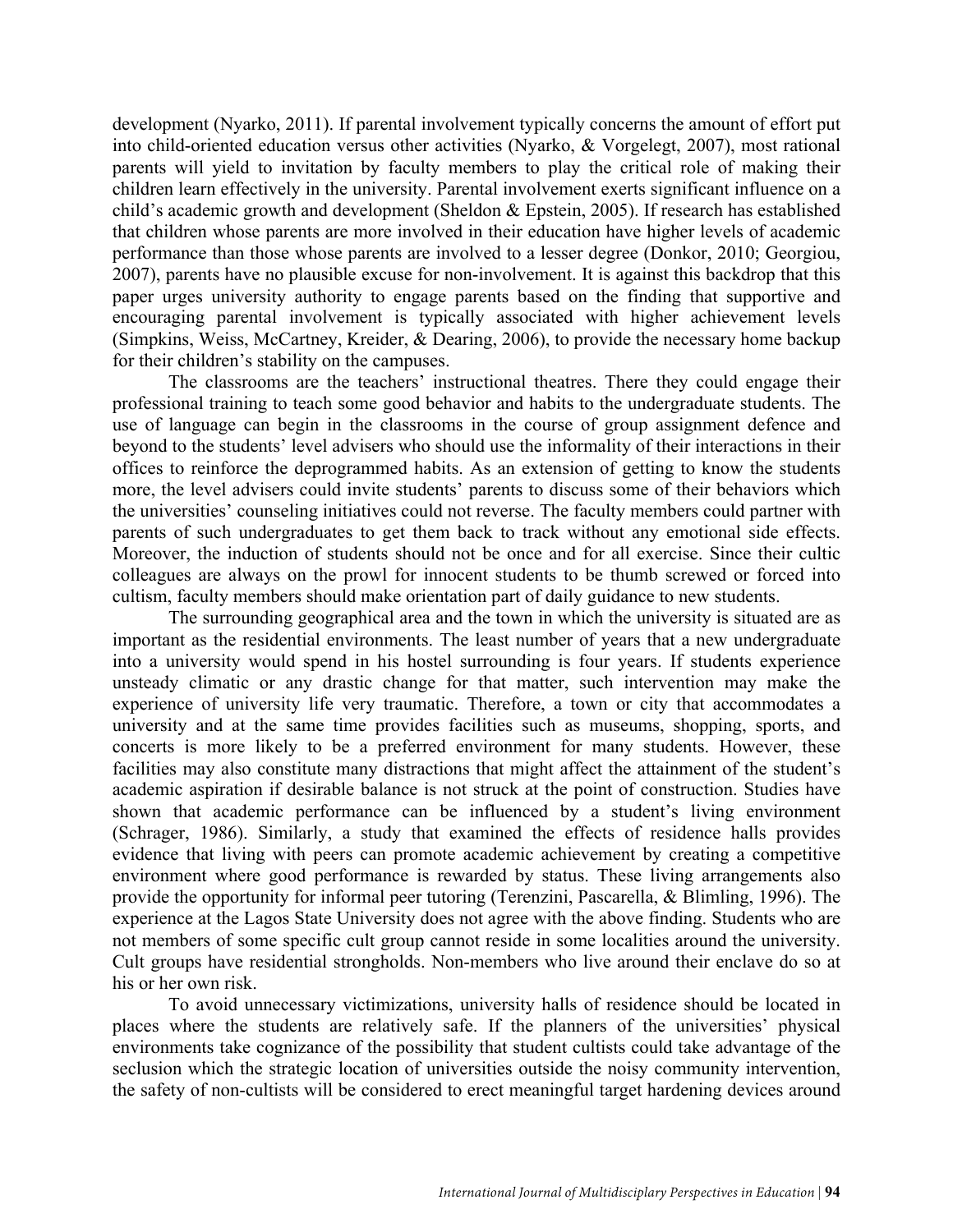the university premises to guarantee security of life and property on the campuses. While the university should not be located in a noisy area that could undermine academic activities, it is not advisable that it is located also in a wilderness because of the rising rate of kidnapping and bombing in which terrorists are instrumental in the contemporary times. However, university authorities should therefore exercise a delicate balance between the university setting and the environment surrounding it to ensure that the entire social environments combine to make learning an exciting exercise for the students.

There is a need for security surveillance of the universities' neighbourhood in light of the ruinous implications of cultic violence each time opposing cult group takes a revenge on the other. It is not in all cases that casualties are limited to the members of both groups. Many unfortunate individuals had died from stray bullets of the warring cult groups in the neighbourhood of the Lagos State University, for example. It is in light of this that the efforts of the Lagos State University management to police all the nooks and crannies of the campus are most welcomed. The university as a single entity has linkages with its formal characteristics and it is important to understand the link between its formal characteristics and the ambiance of its surroundings. It is in this regard that the need for an understanding of the linkages because they determine the environmental influences which the universities often exert on new students becomes instructive.

To help overcome one of the constraints that characterize social class in terms of enhancing established peer groups, social media can be used as a bridge for gaps that exists in classrooms by establishing a neutral zone in which students can interact with one another (Junco et al., 2011; Krause & Coates, 2008; Kuh, 1993, 2009; Mehdinezhad, 2011; Pike et al., 2011). Tomai et al. (2010) found that students who used social media felt more emotionally connected to their peers because they felt as though they had people to talk to if they had a problem or if they needed help. Further, these peer connections encouraged participation by students who initially felt intimidated by in-class discussions (Arnold & Paulus, 2010; Junco et al., 2011; Rambe, 2008). Teachers and parents can connect to their children and students on social media as a way of keeping in touch and getting to know students.

The students are the major users of the social environment of the universities. For their chances of success to be enhanced, there is need for the reinforcement of the role which the social components play in the learners' life on the campus. At the present time, the transformation of an understanding of educational service has started. This transcends the provided educational product. It embraces the characteristics of the environment in which education is provided (Barlett, 2011; Buela-Casal, 2007; deFilippo, 2012). The social environments of every university have diverse implications which could be positive or negative. At the departmental level, the university should encourage level advisers to aggressively educate the new students and re-educate their older colleagues about the dangers that are inherent in their social environments. This is the only way by which students can access the positive and avoid its negative offerings. Therefore, the preceding life-changing outcomes will be achieved only if the social organizations to which undergraduates belong provide the safety, bonding, and empowerment. Ordinarily, universities which consciously offer a strong sense of community, make undergraduate students less likely to engage in violence or drug abuse. The students' feelings of belonging and involvement in helpful, considerate and empathic relationships with peers and faculty members make students develop wider world views about achievement orientations that drive success and excellence. When institutions of learning provide activities which establish social bonding with students and meet their basic needs, they are more willing to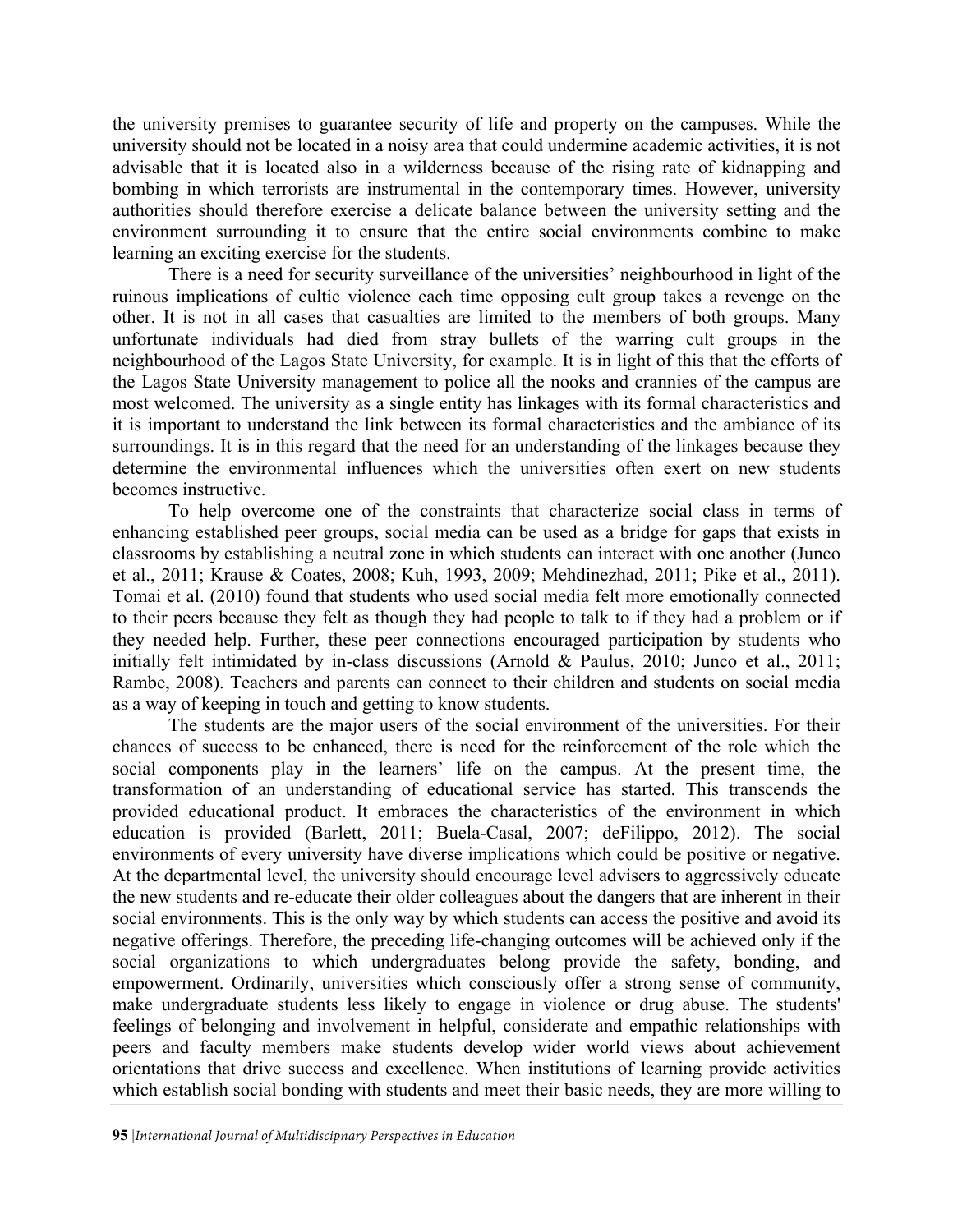follow the rules and behave in a way that is in line with the institutions corporate goals and values. Students need to engage their universities more meaningfully and productively. While some scholars believe that the time required to participate actively in student clubs and organizations can interfere with academic studies which will result in lower grades (Huang & Chang, 2004; Mehus, 1932), some others have agreed with Astin (1984) that the more college students are able to connect with their institutions, the more their learning and personal development can enhance the overall college experience.

#### **Conclusion**

On the one hand, the universities are the apex institutions of higher education; on the other, they are second homes for adolescent learners. Their diverse social environments have implications for students' present and future possibilities. Academic performance is the consequence of exposure to some measurable instructional delivery in the universities. Some critical variables do interact to determine the extent to which technical knowledge and skills could drive success outside the classrooms especially in the context of the undergraduates' interaction with available social organisations within the university system. The presence of cult organizations and members' activities constitute academic barriers to the pursuit of academic excellence on campus. Cultic organisations have become potent instruments for unleashing havoc on innocent members of the university community and even beyond. In developing societies, evidence abounds about how the sit-tight politicians use student cultists to foment political trouble.

As such, universities in such situations need to take proactive role in countering negative social activities and promoting positive social environment in order to promote academic success. Communities and governments should also allay socio-economic fears of students by providing profitable job and recreational opportunities for them upon graduation. Universities' managements should encourage partnership among the various social environments, students, parents and faculty members to provide social support that will steer students away from activities that will hamper their academic development.

## **References**

- Agozino, B. and Idem, U. (2001). *Nigeria: democratising a militarised civil society*. Centre for Democracy and Development.
- Arnold, N., and Paulus, T. (2010). Using a social networking site for experiential learning: Appropriating, lurking, modeling and community building. *Internet and Higher Education, 13*, 188-196. doi:10.1016/j.iheduc.2010.04.002
- Astin, A. (1968). The college environment. Washington, DC: American Council on Education.
- - -. (1984). Student involvement: A developmental theory for higher education*. Journal of College Student Development*, 40(5), 518-529.
- Barlett, P. F. (2011). Campus sustainable food projects: Critique and engagement. *American Anthropologist,* 113,101-115. http://dx.doi.org/10.1111/j.1548-1433.2010.01309.x
- Black, S. (2002). When students push past peer influence. *The Education Digest, 68,* 31-36.
- Boujlaleb, M. (2006). Adolescent and peer pressure applied independent learning method in Al-Akhawayn University. Retrieved from wwww.jstore.com.
- Buela-Casal, G., Gutiérrez-Martínez, O., Bermúdez-Sánchez, M., and Vadillo-Muñoz, O. (2007). Comparative study of international academic rankings of universities. Scientometrics, 71(3), 349-365. http://dx.doi.org/10.1007/s11192-007-1653-8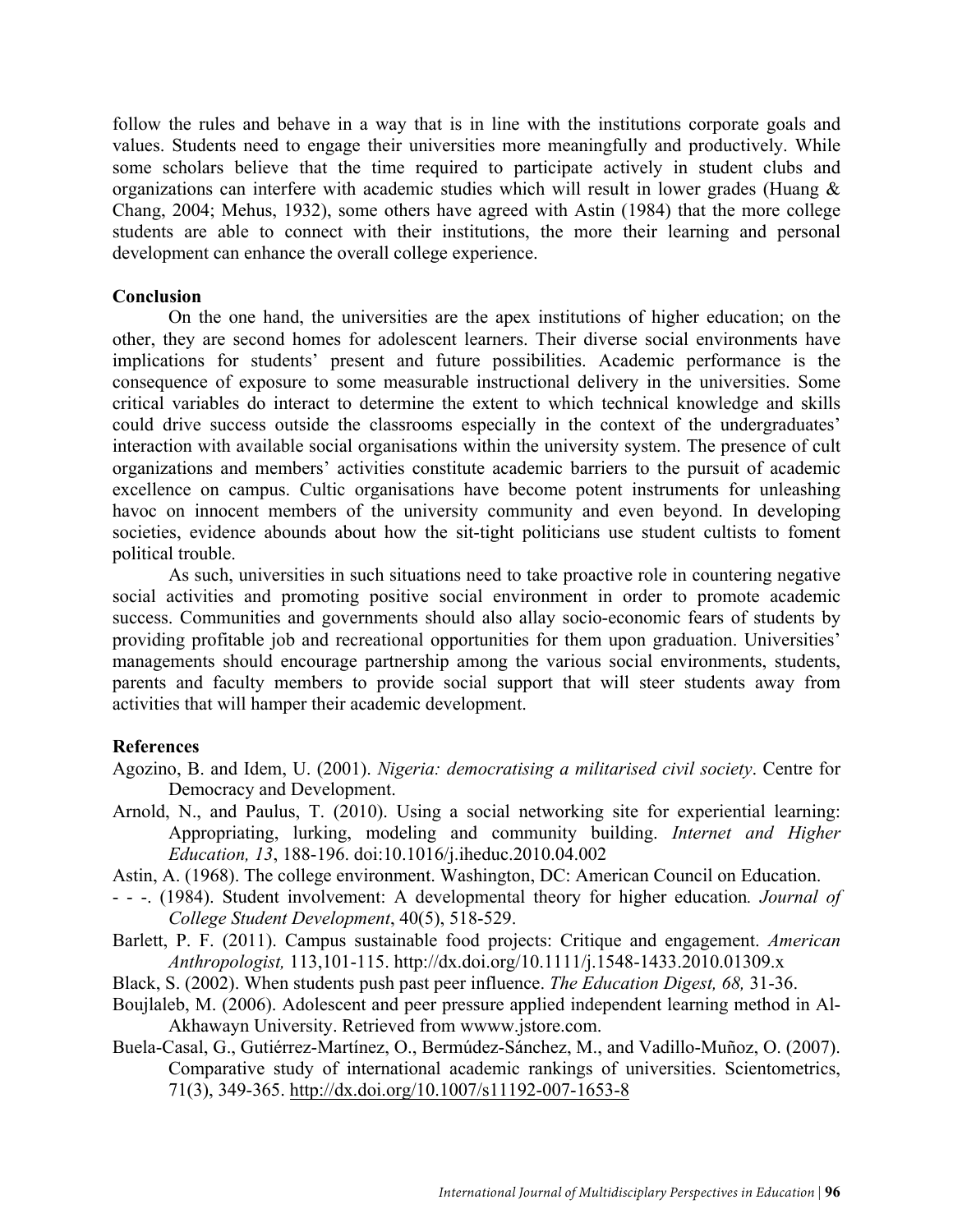- Burns, A., and Darling, N. (2002). Peer pressure is not peer influence. *The Education Digest, 68,*  4-6.
- Castrogiovanni, D. (2002). Adolescence: Peer groups. Retrieved from **Error! Hyperlink reference not valid.**
- Davis, T. M., and Murrell, P. H. (1993). Turning teaching into learning: The role of student responsibility in the collegiate experience (ASHE-ERIC Higher Education Report No. 8). Washington, DC: The George Washington University, School of Education and Human Development. (ERIC Document Reproduction Service No. ED372703)
- deFilippo, D., Casani, F., García-Zorita, C., Efraín-García, P., and Sanz-Casado, E. (2012). Visibility in international rankings. Strategies for enhancing the competitiveness of Spanish universities. Scientometrics,93(3), 949-966. http://dx.doi.org/10.1007/s11192- 012-0749-y
- Donkor, A. K. (2010). Parental involvement in education in Ghana: The case of a private elementary school. *International Journal about Parents in Education*, 4 (1), 23-38.
- Eyo, E. O. (2003). School Environment and Students Attitude towards Learning in Secondary Schools Cross River State, Nigeria. Unpublished M. Ed Thesis. University of Calabar, Calabar.
- Georgiou, S. N. (2007). Parental involvement: Beyond demographics*. International Journal about Parents in Education*, 1, 59–62.
- Greenhow, C. G., Robelia, B., and Hughes, J. (2009). Learning, teaching, and scholarship in a digital age Web 2.0 and classroom research: What path should we take now? *Educational Researcher,* 38(4), 246–259.
- Grubaugh, S. and Houston, R. (1990). "Establishing a Classroom Environment That Promotes Interaction and Improved Student Behavior," *The Clearing House.* Vol. 63, No. 8, pp. 376. Accessed November 6, 2013.
- Haynie, D. (2002). The relative nature of peer delinquency. *Journal of Quantitative criminology*, 2, 99-134.
- Howard, N. M. (2004). Peer Influence In Relation To Academic Performance and Socialization among Adolescents: A Literature Review. A Research Paper Submitted in Partial Fulfilment of the Requirements for the Master of Science Degree with a Major in School Psychology
- Huang, Y. and Chang, S. (2004). Academic and co-curricular involvement: Their relationship and the best combinations for student growth. *Journal of College Student Development*, 45(4), 391-406.
- Junco, R., Helbergert, G., and Loken, E. (2011). The effect of Twitter on college student engagement and grades. *Journal of Computer Assisted Learning, 27*, 119-132. doi:10.1111/j.1365-2729.2010.00387.x
- Kirk, A.M. (2000). "Riding the Bull: Reform in Washington, Kentucky, and Massachusetts," *Journal of Health Politics*, *Policy and Law* 25(1), 133-173
- Krause, K., and Coates, H. (2008). Students' engagement in first-year University. *Assessment & Evaluation in Higher Education, 33*, 493-505.
- Kuh, G. D. (1993). In their own words: What students learn outside the classroom. *American Educational Research Journal, 30*, 277-304. doi: 10.3102/00028312030002277
- - -. (2009). What student affairs professionals need to know about student engagement. *Journal of College Student Development, 50(6)*, 683-706. doi:10.1353/csd.0.0099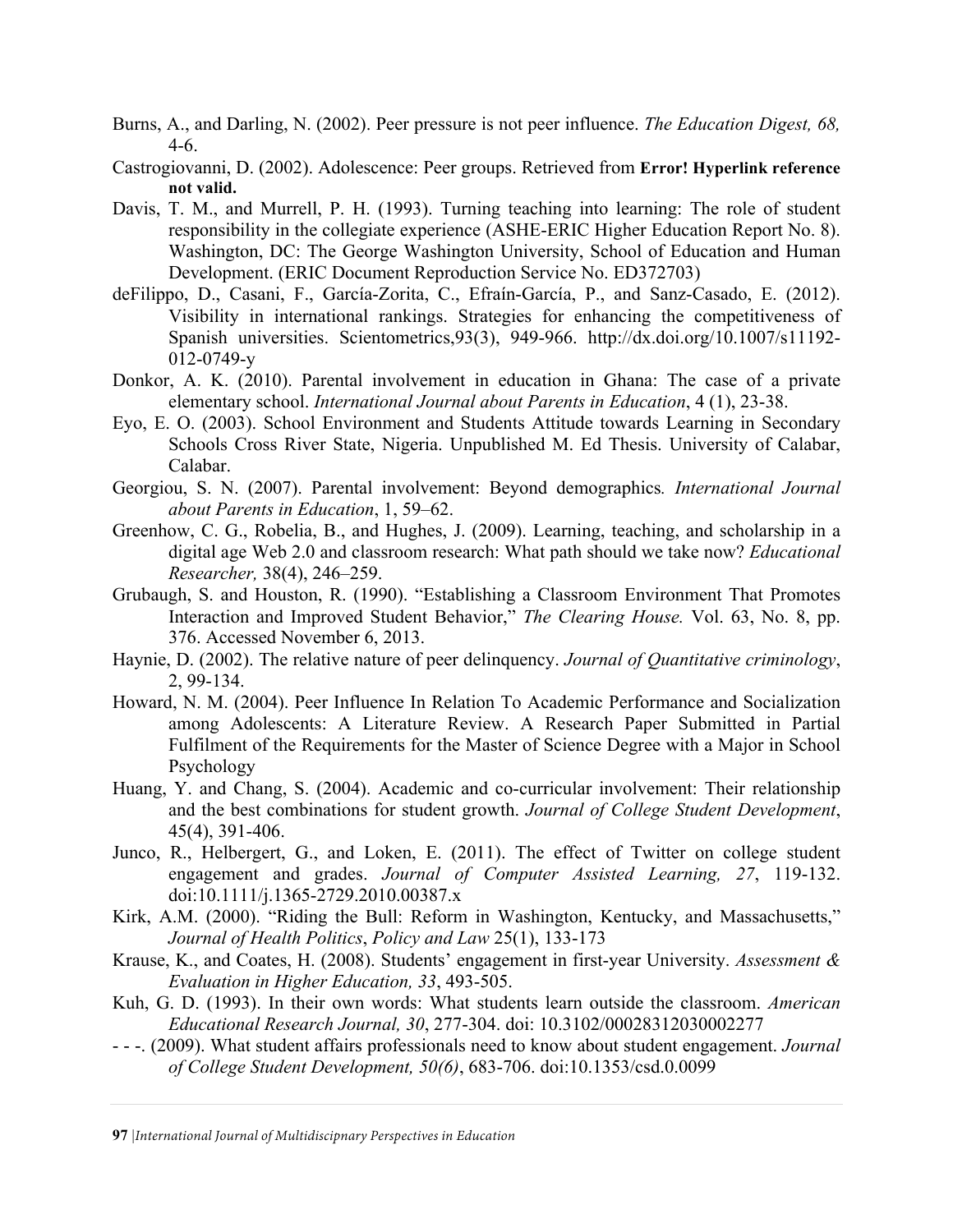- Kuk, L., Thomas, D., and Banning, J. (2008). Student organizations and their relationship to the institution: A dynamic framework. *Journal of Student Affairs*, 17, 9-20.
- Landau, A. (2002). Peer groups and educational outcomes. Retrieved January 24, 2004, from: http://inside.bard.edu/academic/specialproj/darling/bullying/group2/alison.html
- Mbathia, M. (2005). Cream for Law and Medicine. The Standard. Nairobi: The Standard Ltd.
- Mehdinezhad, V. (2011). First year students' engagement at the university. *International Online Journal of Educational Sciences, 3(1)*, 47-66
- Mehus, O. M. (1932). Extracurricular activities and academic achievement. *Journal of Educational Sociology*, 6(3), 143-149.
- Nadler, M. K. (1997). The value of student organizations and the role of faculty advisers. *Journalism & Mass Communication Educator*, 52(1), 16-25.
- Nyako, K., and Vorgelegt, V. (2007). Parental involvement: A sine qua non in adolescents' educational achievement. Unpublished Ph.D. thesis Ludwig-Maximilians University, USA.
- Nyarko, K. (2011). Parental school involvement: The case of Ghana. *Journal of Emerging Trends in Educational Research and Policy Studies*, 2(5), 378-381.
- Omoyele, S. (nd). Professor Soyinka's and the pyrates confraternity: I disagree. Nigeria world. Retrieved 2 August, 2015
- Osterman, K. (2000). Students' need for belonging in school. *Review of Educational Research*, 70(3), 323–367.
- Owoseni, A. A. (2006). A book of Readings on Cultism and Its Attendant Effects on Nigerian Institutions of Higher Learning. Frola Publishers, retrieved 2 August, 2015.
- Pike, G. R., Kuh, G. D., McCormick, A. C. (2011). An investigation of the contingent relationships between learning community participation and student engagement. *Research in Higher Education, 52*, 300-322. doi: 10.1007/s11162-010-9192-1
- Rambe, P. (2008). Constructive disruptions for effective collaborative learning: Navigating the affordances of social media for meaningful engagement. *Electronic Journal of e-Learning, 10(1)*, 132-146. Retrieved from http://www.ejel.org
- Ryan, A. M. (2000). Peer groups as a context for the socialization of adolescents' motivation, engagement, and achievement in school. *Educational Psychologist*, 35, 101-112.
- Santor, D., Deanne, M. and Kusumskur, V. (2000). Measuring peer pressure. A popularity and conformity in adolescent boys and girls: predicting school performance, sexual attitude and substance abuse. *Journal of Youth and Adolescent*, 29(2), 163.
- Schaps, E., Battistich, V. and Solomon, D. (2004). Community in school as key to student growth: Findings from the Child Development Project. In J. Zins, R. Weissberg, M. Wang, & H. Walberg (Eds.), Building academic success on social and emotional learning: What does the research say? New York: Teachers College Press.
- Schrager, R. H. (1986). The impact of living group social climate on student academic performance. *Research in Higher Education*, 25(3), 265-276.
- Schroeder, A., Minocha, S., and Schneider, C. (2010). The strengths, weaknesses, opportunities and threats of using social software in higher and further education teaching and learning. *Journal of Computer Assisted Learning*, 26(3), 159–174.
- Sheldon, S. B., and Epstein, J. L. (2005). Involvement counts: Family and community partnerships and mathematics achievement. *Journal of Educational Research*, 98, 196– 206.